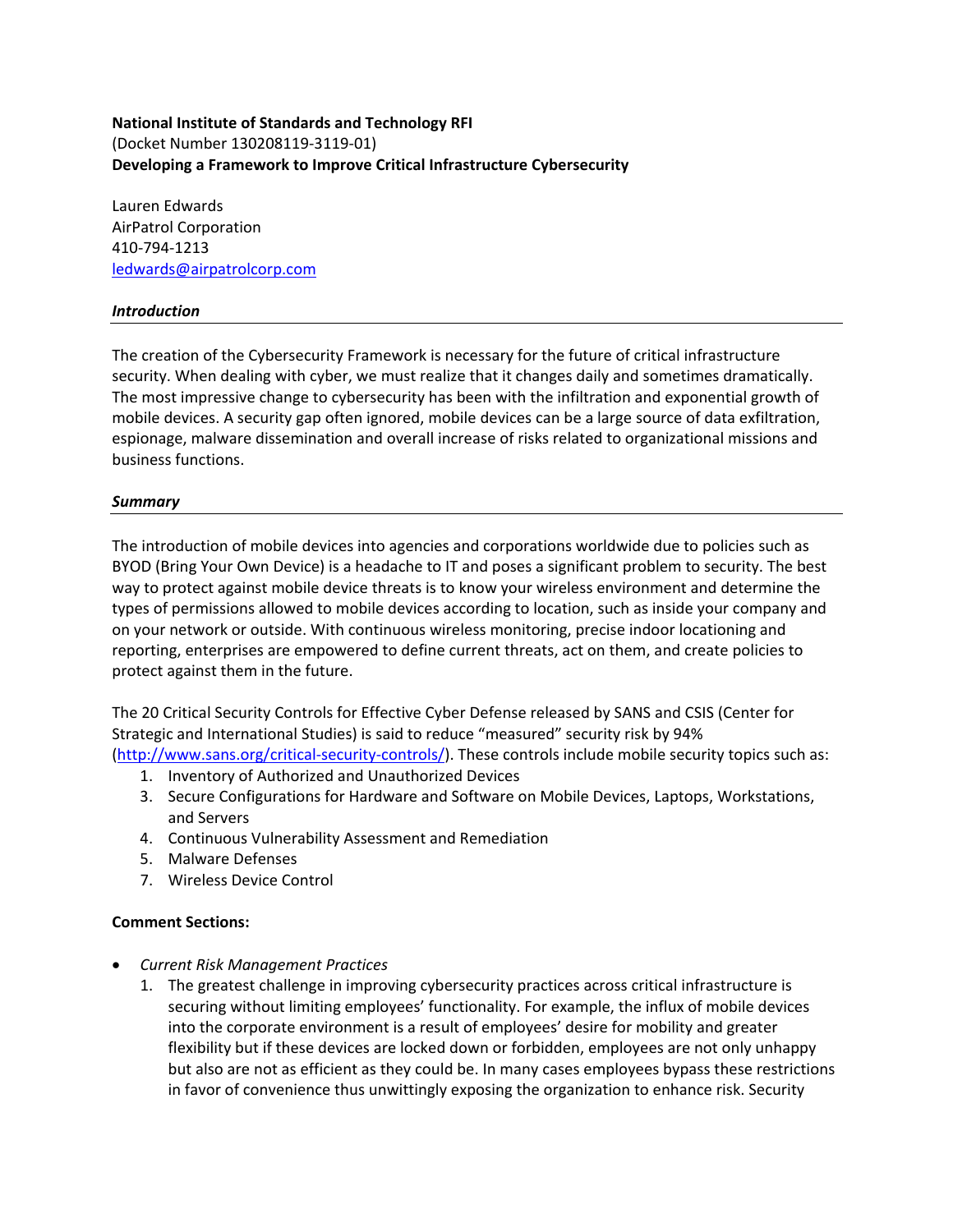without changing the purpose of mobility is a challenge faced across all organizations.

- 2. The greatest challenge in developing a cross-sector standards-based Framework for critical infrastructure is dealing with mobility and cybersecurity on an individual basis instead of looking at the bigger issues and determining simple solutions that will work in a variety of situations. For example, trying to secure infrastructure for each of the many operating systems and devices used by employees and visitors is not only illogical but may be impossible. It is necessary to solve the larger issues such as what all devices should be able to do in what location and in what context – for example, no use of camera while in the board room or SCIF - and apply it to all organizations.
- 3. The best way to measure and control risk is to have continuous situational awareness of the wireless environment. As you cannot protect against something you are unaware of, a complete real time wireless picture of all devices connecting to networks, communicating with outside sources and physically inside your organization is important. Both wifi only and cellular devices of any operating system are capable of unknowingly operating with dangerous malware that may hack sensitive or confidential information to outside locations without the user's permission. With precise locationing, rogue access points and unknown devices can be easily found and managed or terminated.
- 4. Cybersecurity is no longer solely the responsibility of the IT department. As the physical and cyber worlds collide, executives and IT support need to both be involved in decisions regarding how to properly secure their enterprise. The element of location and context is becoming more important as many employees work remotely and often from unsecure network locations such as a local coffee shop. Executives must cooperate with IT to create and enforce mobile device policies that apply to a variety of locations and protect the infrastructure's cybersecurity.
- 5. Cybersecurity risk can be defined as any event that endangers a corporation's assets via nonphysical means such as wireless, networks, digital capture, etc.
- 6. Cybersecurity risk should now be an integral part of organizations' overarching enterprise risk management. Although some ignore the risk and hope that "it won't happen to me," a number of large, public companies with extensive cybersecurity measures in practice have been hacked with confidential information leaked (CanTech, 2013 [http://www.cantechletter.com/2013/02/nortel-syndrome-why-large-companies-will-continue](http://www.cantechletter.com/2013/02/nortel-syndrome-why-large-companies-will-continue-to-be-hacked0221/)[to-be-hacked0221/\)](http://www.cantechletter.com/2013/02/nortel-syndrome-why-large-companies-will-continue-to-be-hacked0221/). Small companies are also a target as they are seen to have intellectual property (IP) that is innovative and worth a large sum to the right buyer (CNBC, 2013 [http://www.cnbc.com/id/100532366\)](http://www.cnbc.com/id/100532366).
- 7. Reporting solutions that monitor and detect wireless and cellular activity in an enterprise with contexts such as precise location and user role are good tools to understand risk. Once risk is known, current mobile device policies and management guidelines can be altered to better control present and future risk. Mobility and cybersecurity are constantly changing and the procedures to control related risks must grow with them.
- 8. Required reporting of cybersecurity events has been a hot topic recently as privacy issues have been addressed with the highly debated Executive Order on Cybersecurity [\(http://www.whitehouse.gov/the-press-office/2013/02/12/executive-order-improving-critical-](http://www.whitehouse.gov/the-press-office/2013/02/12/executive-order-improving-critical-infrastructure-cybersecurity)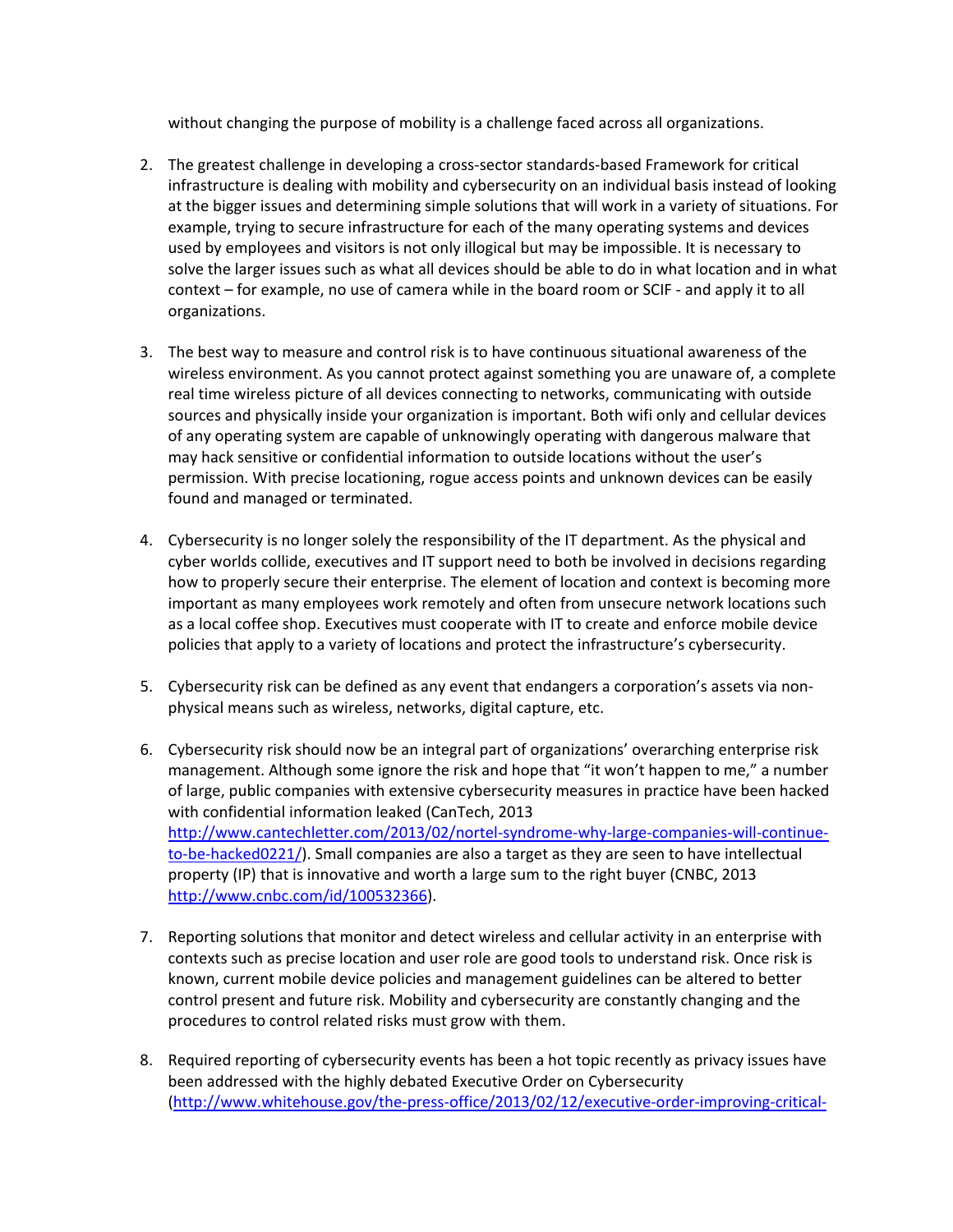[infrastructure-cybersecurity\)](http://www.whitehouse.gov/the-press-office/2013/02/12/executive-order-improving-critical-infrastructure-cybersecurity) and CISPA (Cyber Intelligence Sharing and Protection Act). However, with that said, many companies are coming out with breach reports voluntarily (WashingtonPost, 201[3 http://articles.washingtonpost.com/2013-03-](http://articles.washingtonpost.com/2013-03-01/world/37371617_1_private-sector-network-security-fifth-third-bank) [01/world/37371617\\_1\\_private-sector-network-security-fifth-third-bank\)](http://articles.washingtonpost.com/2013-03-01/world/37371617_1_private-sector-network-security-fifth-third-bank). In the healthcare sector, HIPAA (Health Insurance Portability and Accountability Act) and HTECH (Health Information Technology for Economic and Clinical Health) are enforcing regulations to increase cybersecurity.

- 9. No comment.
- 10. Performance goals for evaluating the success of mobile device policies such as BYOD and working from home can include listening to employees regarding how their efficiency and morale has been impacted by the flexibility. Good policies are created through listening to feedback and ensuring that security is not affecting usability. Policies that incorporate location through the creation of zones where different policies are active, ensure security and access to necessary device functions.
- 11. No comment.
- 12. National and international standards should create a best practices document on how to secure cybersecurity infrastructure. Overarching ideas such as continuous monitoring, user roles, location, contextual awareness and real time mobile devices management should be built into standards. As individual organizations adopt these broad policies, they can be tailored to meet specific characteristics of the organization. However, ideas such as dynamic, context-driven policy changes on mobile devices to ensure security of the user, device and data must be included at all levels of policy. With conformity on overarching policies, cooperation between organizations will be simplified as security practices will be in-sync.
- *Use of Frameworks, Standards, Guidelines, and Best Practices* Please see above and below comments and recommendations.
- *Specific Industry Practices*
	- 1. Critical infrastructure organizations are interested in monitoring and detecting all wireless and mobile devices in an area. Not only does this help enforce "no wireless" areas, but it can significantly decrease the risk of data leakage through mobile devices. Through continuous monitoring, it is possible to do historical reporting of usage spikes. Also, with proper forensic enabled mobile device monitoring and management, it is possible to track where individual users or employees are via their mobile device which acts as an authorization of users accessing systems and confidential areas.
	- 2. Practices around mobile security such as monitoring are easily integrated into existing international standards. Since mobile security exists in the convergence of cyber and physical security, location-based context-aware mobility is complementary to existing security practices.
	- 3. The most critical ideas for the secure operation of critical infrastructure are continuous monitoring of all wireless devices, identification and authorization of users accessing systems, and asset identification and management. In many secure zones, no mobile devices are allowed but are often forgotten as they've become part of our person and walk in with us. However,